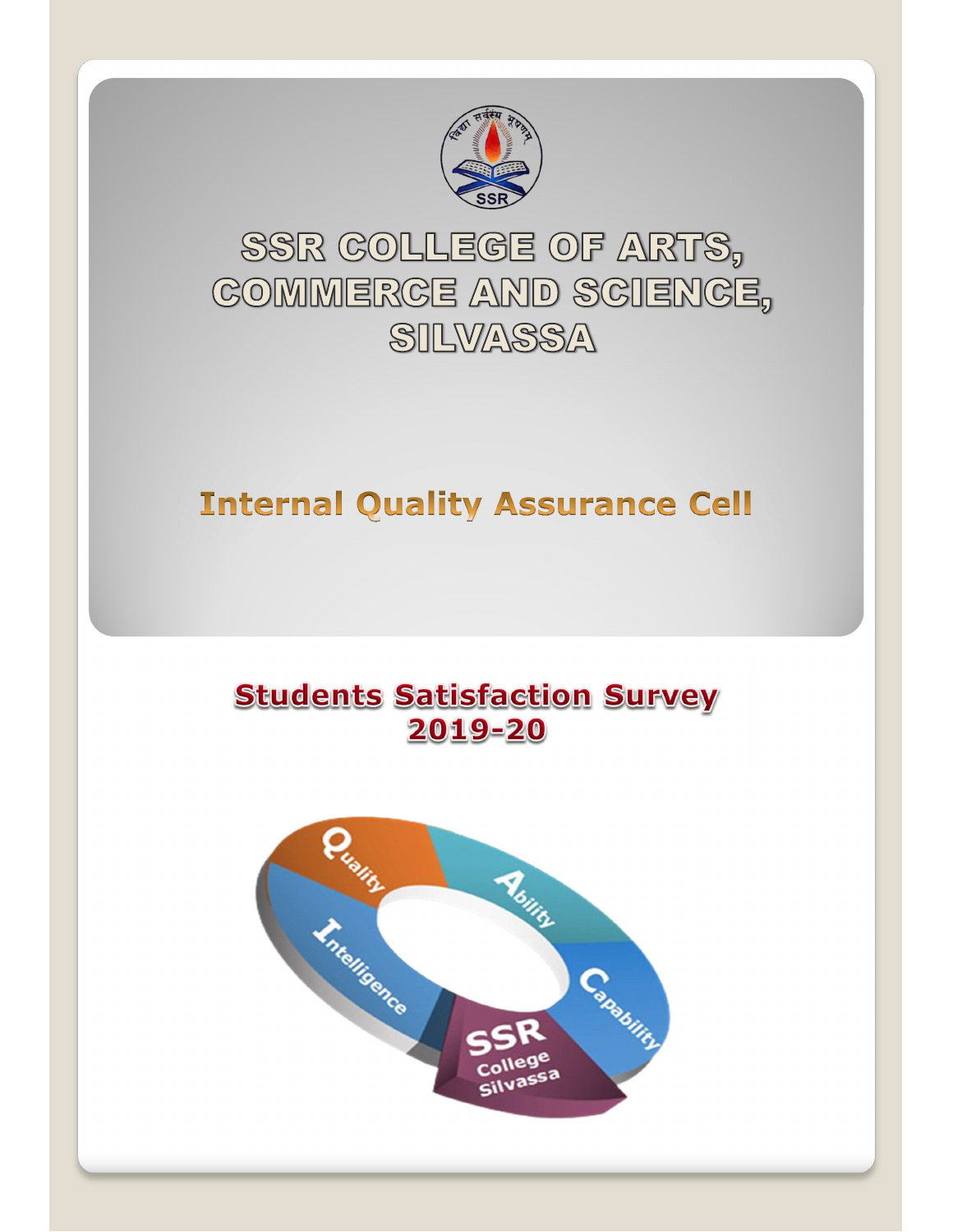

## B) What degree program are you pursuing now?

334 responses



**B.A.** 

**B.Com.** 

- **B.Sc.** (Computer Science)
- B.B.A.

B.B.A. (C.A.)

- M.Com.
- **M.Sc.**

#### 1. How do you rate the syllabus?

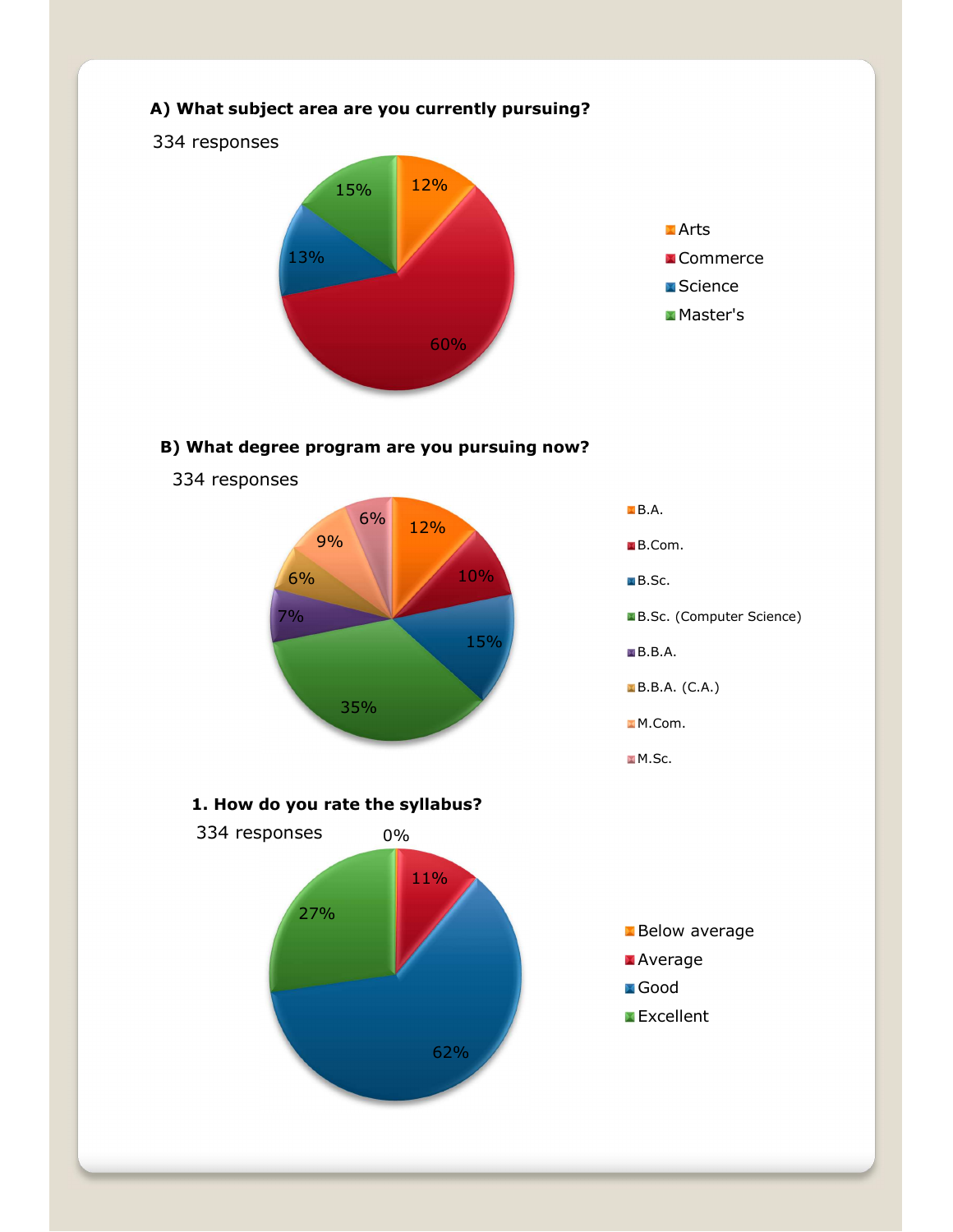

### 3. How do you rate the sequence of units in the course?



**Good Excellent**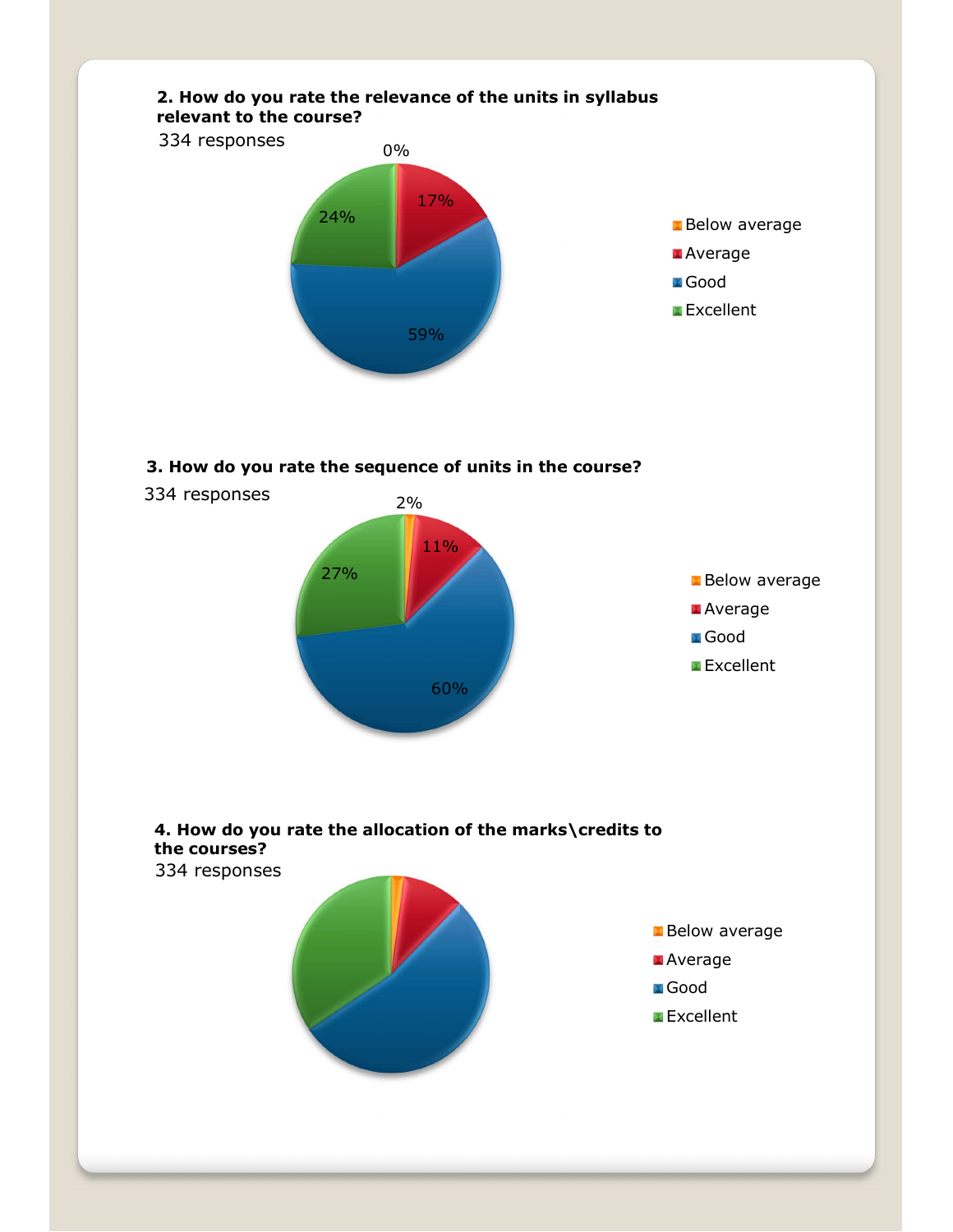

#### 6. How do you rate the relevance of the text books and reference books which the courses?



#### 7. Rate the size of syllabus in terms of the load on the students?

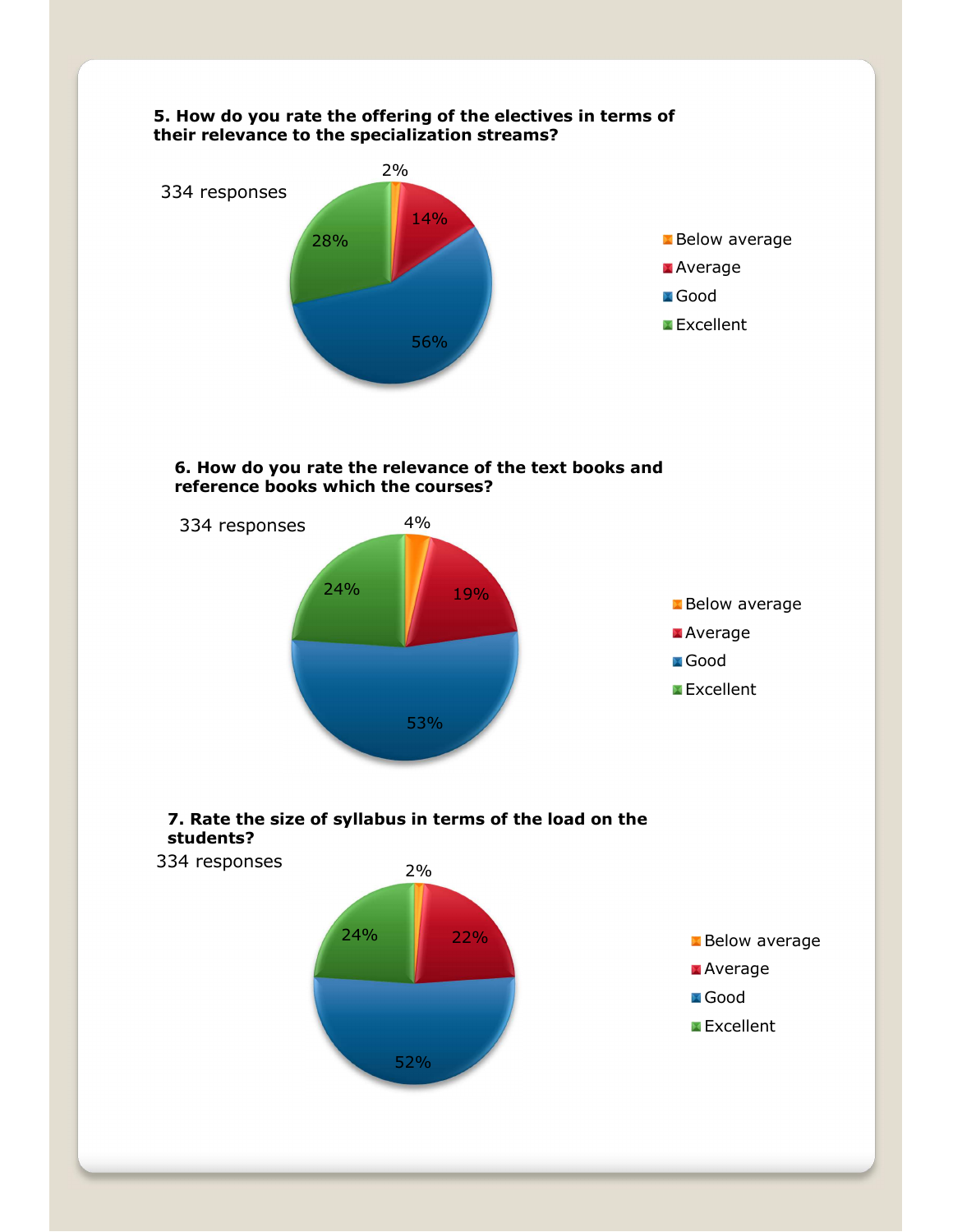